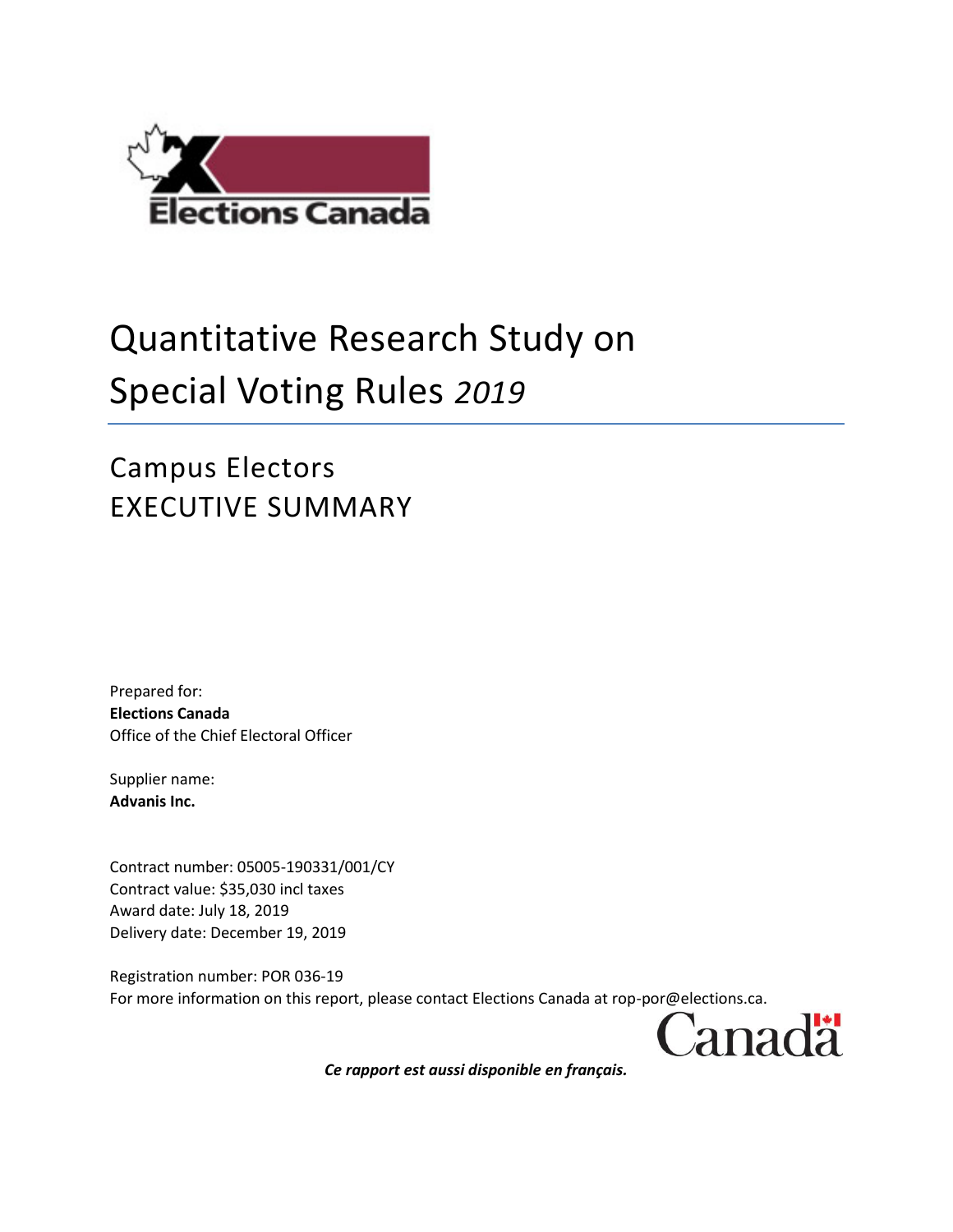## **Executive Summary**

As part of its post-mortems following general elections, Elections Canada seeks to obtain reliable survey data to evaluate electors' opinions, attitudes, and knowledge of the Agency's services along with various aspects of their experience with the electoral process. The Agency also asks campus administrators to share their experiences hosting voting places at post-secondary institutions. The Quantitative Research Study on Special Voting Rules 2019 project is made up of three separate surveys:

- the Survey of Campus Electors
- the Survey of Special Ballot Voters
- the Survey of Campus Administrators

This report describes the methodology of the Survey of Campus Electors.

The target population was individuals who had the opportunity to vote on a post-secondary campus that was participating in the *Vote on Campus* program. Elections Canada designed the Survey of Campus Electors. The purpose of the Survey of Campus Electors was to collect campus electors' opinions, attitudes, and experiences in relation to the *Vote on Campus* program during the 2019 federal general election. These electors are part of the *Vote on Campus* program, introduced in 2015 as a pilot project. For the 43rd general election in 2019, this project was expanded to 121 campus voting offices located in 109 post-secondary institutions. This program provided the opportunity for electors to vote by special ballot at a voting place on campus from October 5 to 9, 2019.

The survey included questions around the following themes:

- a) awareness of the opportunity to vote on campus and sources of information
- b) voting method used
- c) reasons for not voting at the campus office
- d) socio-demographic information
- e) level of political interest

After survey design and programming were complete, Elections Canada created an email list of campus representatives at each institution whom it was able to reach, then sent emails to 103 contacts. They were asked to distribute the open survey links to an unknown number of campus electors (voters and non-voters). The primary intended respondents for this survey were students, but staff, faculty, and other non-students were also able to complete the survey. The survey was in field from October 16 to 30, 2019.

After closing the survey, Advanis was responsible for cleaning and preparing the survey data that were provided to Elections Canada in SPSS format. Elections Canada completed all open-ended coding. Tabulated data were produced for this study: results were categorized and presented by demographic information such as gender, age, level of education, occupation, language spoken at home, and province or territory of residence. Results were also tabulated by subpopulation groups such as the following:

Indigenous populations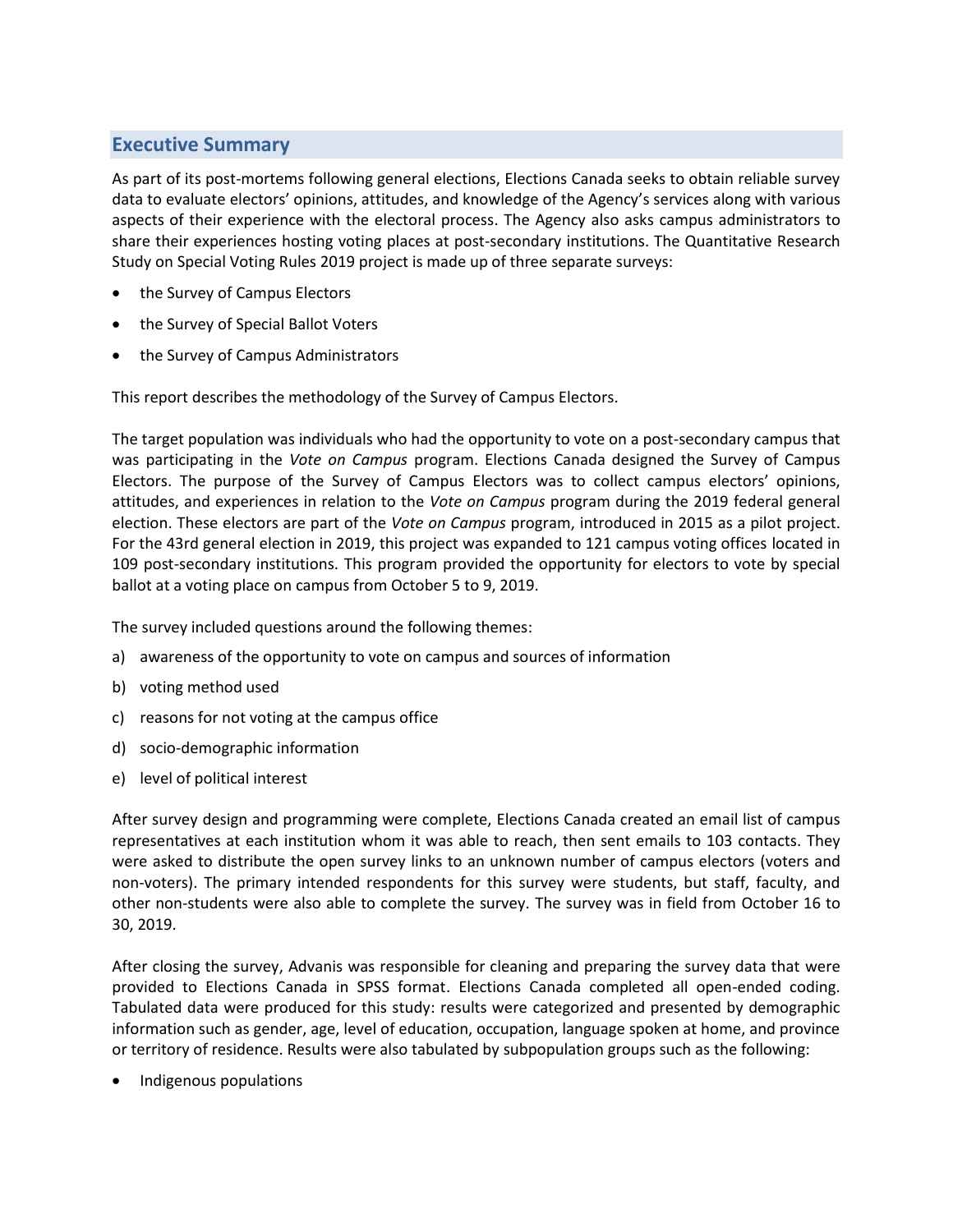- electors who did or did not vote in the 2015 election
- people with a functional disability
- people who lived on or off campus

Finally, results were tabulated by the general level of interest in politics, awareness of voting on campus, whether the elector did or did not vote in the 2019 election, and whether the elector lived on or off campus.

There is a potential for non-response bias, in that response rates can vary by campus and for certain demographic characteristics. Weights were not applied to the data, as it is difficult to determine the actual size of the eligible elector (voters and non-voters) population by campus. Any results with an unweighted base of 30 respondents or fewer should not be reported on, due to statistical robustness. Results with more than 30 but fewer than 50 respondents should be interpreted with caution and considered as directional guidelines only. The results of this survey will be used to inform future Elections Canada programs and services as they relate to campus electors.